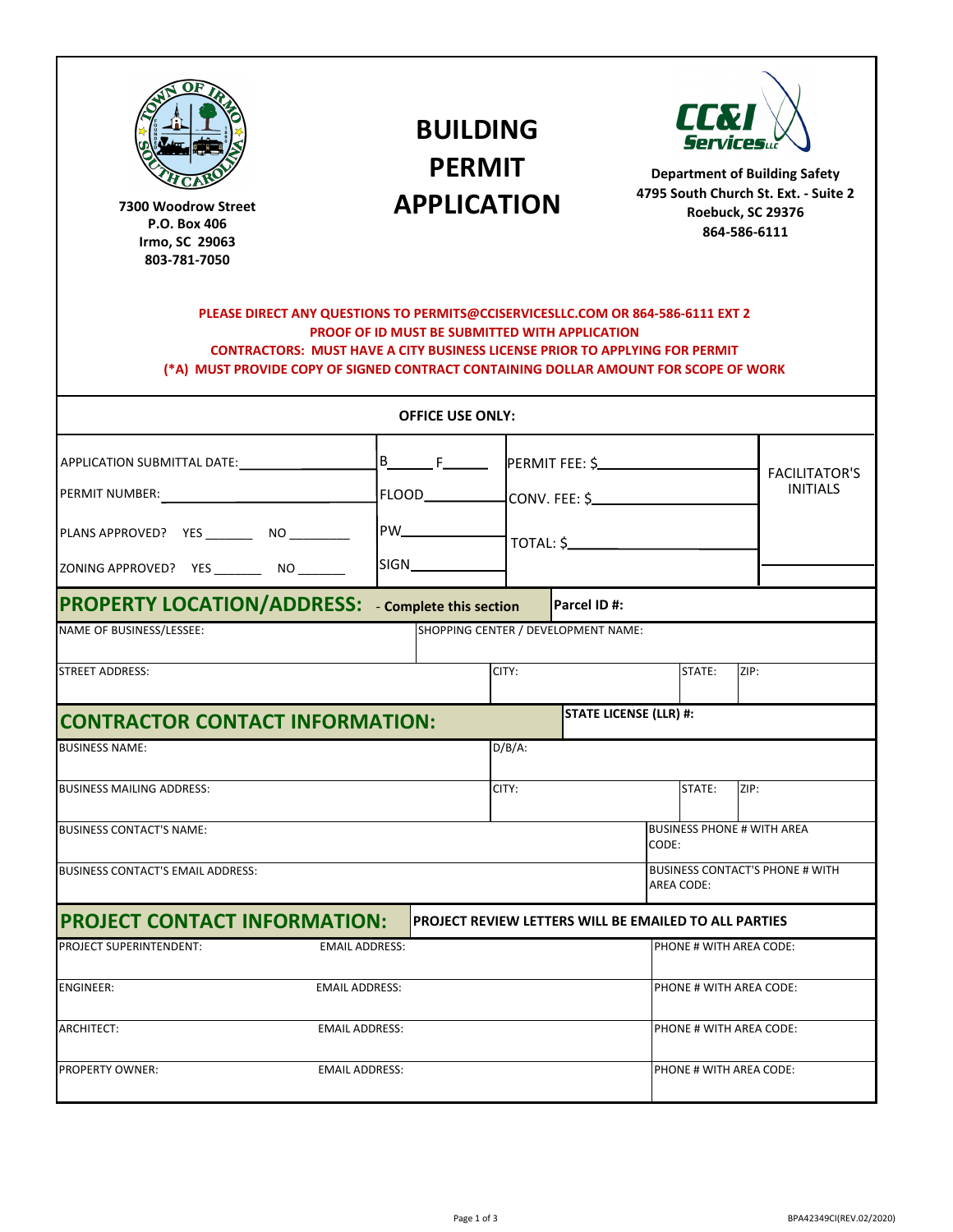| <b>DESCRIPTION OF WORK:</b>                                                                                   |                                                      |                              |              |                                                                                           |  |  |  |  |
|---------------------------------------------------------------------------------------------------------------|------------------------------------------------------|------------------------------|--------------|-------------------------------------------------------------------------------------------|--|--|--|--|
|                                                                                                               |                                                      |                              |              |                                                                                           |  |  |  |  |
|                                                                                                               |                                                      |                              |              |                                                                                           |  |  |  |  |
|                                                                                                               |                                                      |                              |              |                                                                                           |  |  |  |  |
|                                                                                                               |                                                      |                              |              |                                                                                           |  |  |  |  |
|                                                                                                               |                                                      |                              |              |                                                                                           |  |  |  |  |
|                                                                                                               |                                                      |                              |              |                                                                                           |  |  |  |  |
|                                                                                                               |                                                      |                              |              |                                                                                           |  |  |  |  |
|                                                                                                               |                                                      |                              |              |                                                                                           |  |  |  |  |
|                                                                                                               |                                                      |                              |              |                                                                                           |  |  |  |  |
|                                                                                                               |                                                      |                              |              |                                                                                           |  |  |  |  |
|                                                                                                               |                                                      |                              |              |                                                                                           |  |  |  |  |
|                                                                                                               |                                                      |                              |              |                                                                                           |  |  |  |  |
| <b>PROPERTY TYPE:</b>                                                                                         |                                                      | RESIDENTIAL                  |              | COMMERCIAL                                                                                |  |  |  |  |
| TYPE OF WORK (check all that apply):                                                                          |                                                      |                              |              |                                                                                           |  |  |  |  |
| <b>NEW</b>                                                                                                    | REMODEL                                              | <b>REPAIRS</b>               |              | <b>ADDITION (commercial only)</b>                                                         |  |  |  |  |
| GROSS SQUARE FOOTAGE OF ENTIRE BUILDING:                                                                      |                                                      |                              |              | GROSS SQUARE FOOTAGE OF THE TENANT SPACE:                                                 |  |  |  |  |
| <b>UTILITIES / SEWER: RESIDENTIAL ONLY</b>                                                                    |                                                      | Drainage Plans               |              | SEWER: Plans Required for New Construction or Adding Fixtures: Two (2) Copies of Site and |  |  |  |  |
| POWER COMPANY:                                                                                                |                                                      |                              | SEWER:       |                                                                                           |  |  |  |  |
| <b>GAS COMPANY:</b>                                                                                           | CITY OF: WILLIAMSTON<br><b>PAID RECEIPT REQUIRED</b> |                              |              |                                                                                           |  |  |  |  |
|                                                                                                               |                                                      |                              |              |                                                                                           |  |  |  |  |
| <b>CHANGE OF USE:</b><br><b>ZONING DISTRICT:</b>                                                              |                                                      | Project Type:                | <b>YES</b>   | <b>NO</b><br>Is the building over 5,000 Sq. Ft.?                                          |  |  |  |  |
|                                                                                                               |                                                      | Single Tenant                | Multi-Tenant | <b>YES</b><br>$NO$                                                                        |  |  |  |  |
|                                                                                                               |                                                      | Multi-Family:<br>Condominium | Apartments   | Has the site been vacant over 180 days?<br><b>NO</b><br><b>YES</b>                        |  |  |  |  |
|                                                                                                               |                                                      |                              |              | Do you have a current business license?                                                   |  |  |  |  |
| (*A) CONTRACT AMOUNT:                                                                                         |                                                      | \$                           | Yes, #:      | No                                                                                        |  |  |  |  |
| <b>CONTRACTORS: YOU MUST PURCHASE A CITY BUSINESS LICENSE IN ORDER TO OBTAIN A PERMIT AND CONDUCT WORK.</b>   |                                                      |                              |              |                                                                                           |  |  |  |  |
| <b>Town of Williamston</b>                                                                                    |                                                      |                              |              |                                                                                           |  |  |  |  |
| BUILDING CODES FEE SCHEDULE - EFFECTIVE March 1, 2021<br>FEE SCHEDULE IS LOCATED UNDER PERMITS ON THE WEBSITE |                                                      |                              |              |                                                                                           |  |  |  |  |
|                                                                                                               |                                                      |                              |              |                                                                                           |  |  |  |  |
|                                                                                                               |                                                      |                              |              |                                                                                           |  |  |  |  |